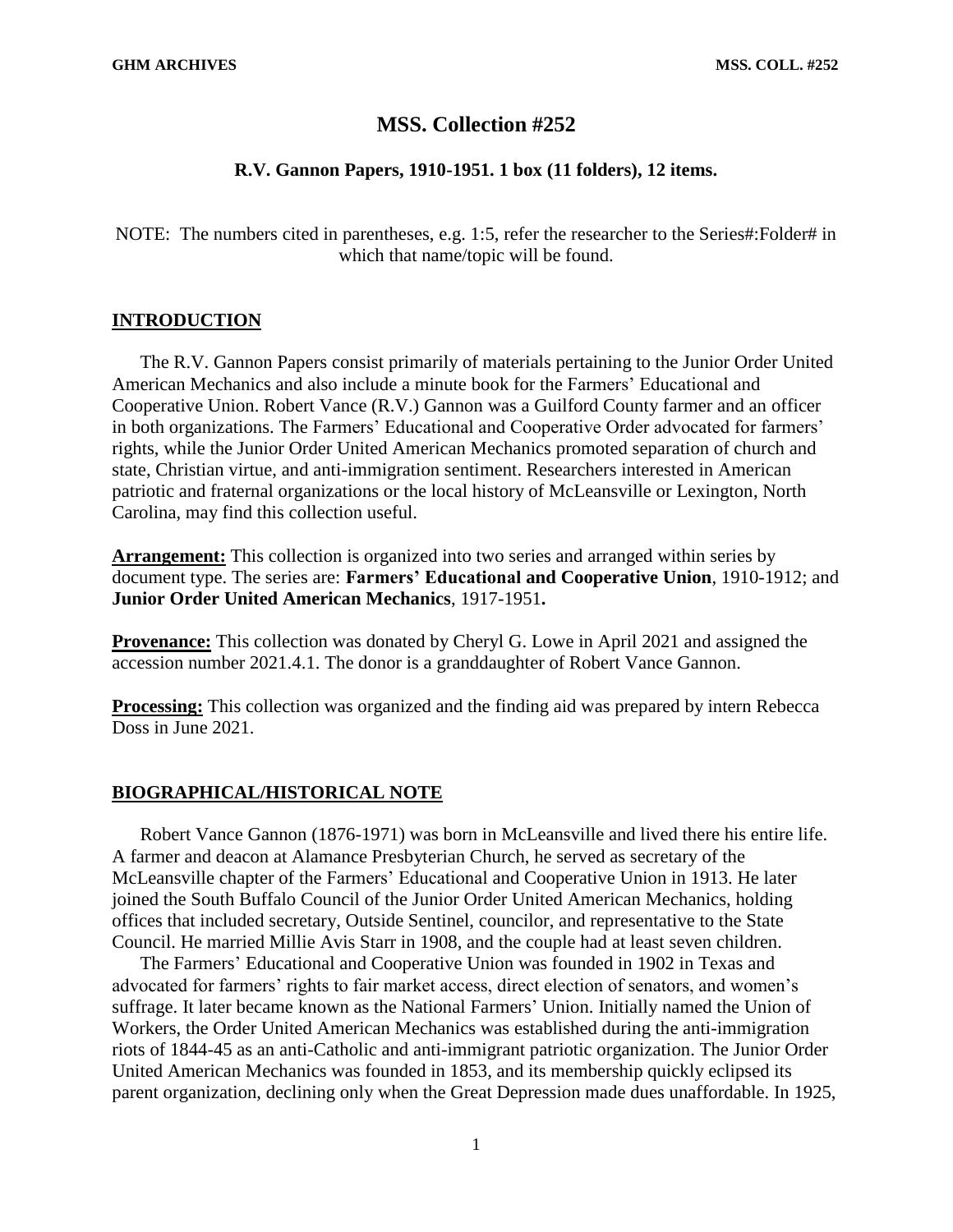the Junior Order established a children's home in Lexington, known locally as the "Junior Home." Originally intended for the orphaned children of members, the home now serves the Lexington area as a whole under the name American Children's Home. It is interesting to note that the Junior Order had councils throughout the eastern United States in both urban and rural regions, and Guilford County had approximately 19 councils in 1951.

**Biographical/Historical Sources:** The biographical information about R.V. Gannon was obtained from materials in the collection, [Ancestry.com,](https://ancestry.com/) and his obituary (*Greensboro Daily News,* June 3, 1971). The historical information about the Farmers' Educational and Cooperative Union and the American Children's Home was drawn from the organizations' official websites [\(https://nfu.org/about/;](https://nfu.org/about/) [https://www.ach-nc.org/\)](https://www.ach-nc.org/), while the history of the Junior Order United American Mechanics was found in the online [Phoenixmasonry Masonic Museum and Library.](http://www.phoenixmasonry.org/masonicmuseum/fraternalism/jr_aoum.htm)

#### **SCOPE & CONTENT NOTE**

The types of materials in this collection include minute books, other record books, correspondence, a receipt, and printed materials. The collection focuses on the Junior Order United American Mechanics and also includes a minute book from the Farmers' Educational and Cooperative Union. R.V. Gannon, who served in several positions in the South Buffalo Council of the Junior Order and as secretary of the McLeansville chapter of the Farmers' Educational and Cooperative Union, collected these materials. Researchers interested in American fraternal orders may find this collection useful for its details about the membership requirements, goals, and proceedings of both organizations. For researchers studying the history of Lexington, North Carolina, the State Council bulletin and proceedings provide information about the founding of the Junior Children's Home there.

## **SERIES DESCRIPTIONS**

#### **1. Farmers' Educational and Cooperative Union. 1 folder (1 item). 1910-1912.**

 This series contains the secretary's minute book of the McLeansville chapter of the Farmers' Educational and Cooperative Union of America. Notably, many of the members overlap with the Junior Order United American Mechanics. The minutes primarily detail initiations, committee elections, and the purchase of supplies.

## **2. Junior Order United American Mechanics. 10 folders (11 items). 1917-1951.**

This series consists of records relating to the Junior Order United American Mechanics, including a minute book for the South Buffalo Council (2:5) and the proceedings of the State Councils of 1946 and 1951 (2:7-8). Other State Council information can be found in a 1940 bulletin announcing a special session to discuss the Junior Children's Home in Lexington (2:1) and correspondence from the state secretary regarding membership and death claims (2:3). The series also contains membership information in the form of: a pledge book recording members' commitment to faith, anti-immigration, and American patriotism, among other things (2:6); a